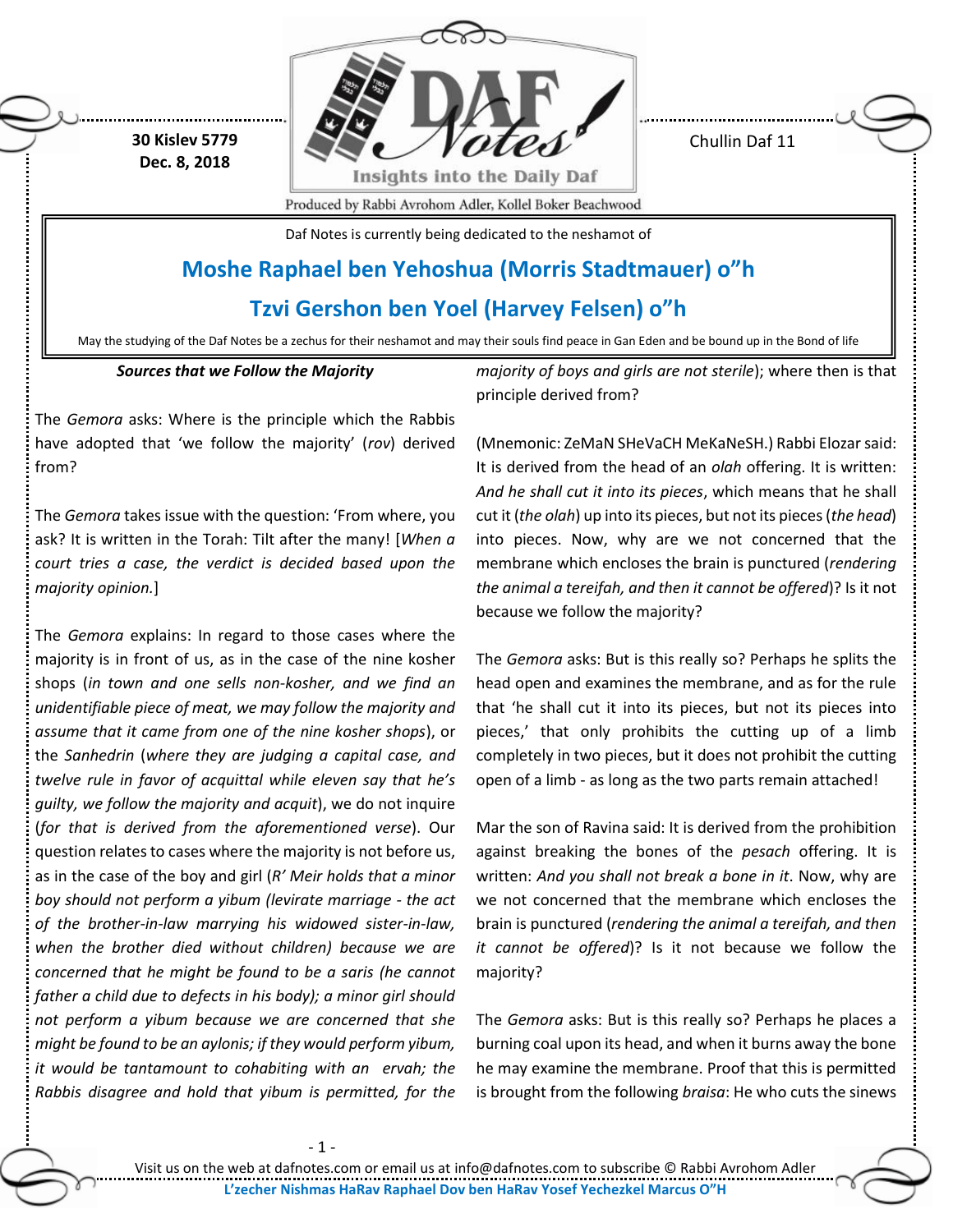

or burns away the bones of the *pesach* offering has not violated the prohibition of breaking its bones.

does not matter if it is a *tereifah*, for the Torah refers to it as a *chatas*.

Rav Nachman bar Yitzchak said: It is derived from the law concerning the tail of a lamb (*of a shelamim or chatas, which must be burned on the Altar*). It is written: *The fat of it, and the entire tail*. Now, why are we not concerned that the spinal cord is severed? (*rendering the animal a tereifah, and then it cannot be offered*)? Is it not because we follow the majority? And he cannot cut off the fat tail lower down (so that the spinal cord remains with the rest of the body), for the verse states that the tail includes the spinal cord.

The *Gemora* asks: But is this really so? Perhaps he splits the tail open and examines the spinal cord, and as for the rule that 'it shall be whole,' that only prohibits the cutting up of a limb completely in two pieces, but it does not prohibit the cutting open - as long as the two parts remain attached!

Rav Sheishes the son of Rav Idi said: It is derived from the case of the heifer whose neck was to be broken. [*Eglah arufah* - *the law is that upon finding a corpse, and being unable to solve the murder, the leaders of the city closest to the corpse are required to bring a calf to an untilled valley, decapitate it, wash their hands over it, and then they must recite a verse, declaring publicly that they did not kill the person*.] It is written: The calf that was decapitated, which has been interpreted to mean that after the calf was decapitated, the heifer must remain whole. Now, why are we not concerned that it is a *tereifah*? Is it not because we follow the majority? And you cannot say that it does not matter if it is a *tereifah*, for it was taught in the academy of Rabbi Yannai: '*Atonement*' is written by it; just as in the case of sacrifices.

Rabbah bar Rav Shila said: It is derived from the case of the red heifer. It is written: *And he shall slaughter it . . . and he shall burn it*, which indicates that just as by the slaughtering, the animal is whole, so too for the burning it must be whole. Now, why are we not concerned that it is a *tereifah*? Is it not because we follow the majority? And you cannot say that it

Rav Acha bar Yaakov said: It is derived from the case of the *Azazel* goat *which is sent off the cliff on Yom Kippur*). It is written: And he shall take the two goats, which implies that both goats should be identical. Now, why are we not concerned that it is a *tereifah*? [*Rashi explains that we are not concerned that the goat offered as a chatas is a tereifah, for that can be checked after the shechitah.*] And you cannot say that it does not matter if it is a *tereifah*, for the *halachah* is that the lot (*for the two goats*) does not assign the goat to *Azazel* unless it is fit to be the one offered to Hashem. And we cannot examine it afterwards, for it was taught in a *Mishna* that it did not reach halfway down the mountain before it was torn limb from limb.

Rav Mari said: It is derived from the case of one that strikes his father or his mother, for which offence the Torah prescribes that he be executed. Now why are we not concerned that the person struck may not have ben his father? [*Perhaps the mother cohabited with another man and conceived from him?*] Is it not because we follow the majority, and the majority of a woman's cohabitations are with her own husband (*more often than with a stranger*)?

The *Gemora* asks: But perhaps he is executed only in the case where the father and mother were locked up together in prison (*when this 'son' was conceived*)?

The *Gemora* answers: Even so, there is no guardian against immorality.

Rav Kahana said: It is derived from the case of a murderer, for which offence the Torah prescribes that he be executed. Now why are we not concerned that the victim may have been a *tereifah* (*and one would not be executed then, for the victim would have died anyways*)? Is it not because we follow the majority? And you cannot say that we examine the body, for this is not allowed because it would be defiling the body!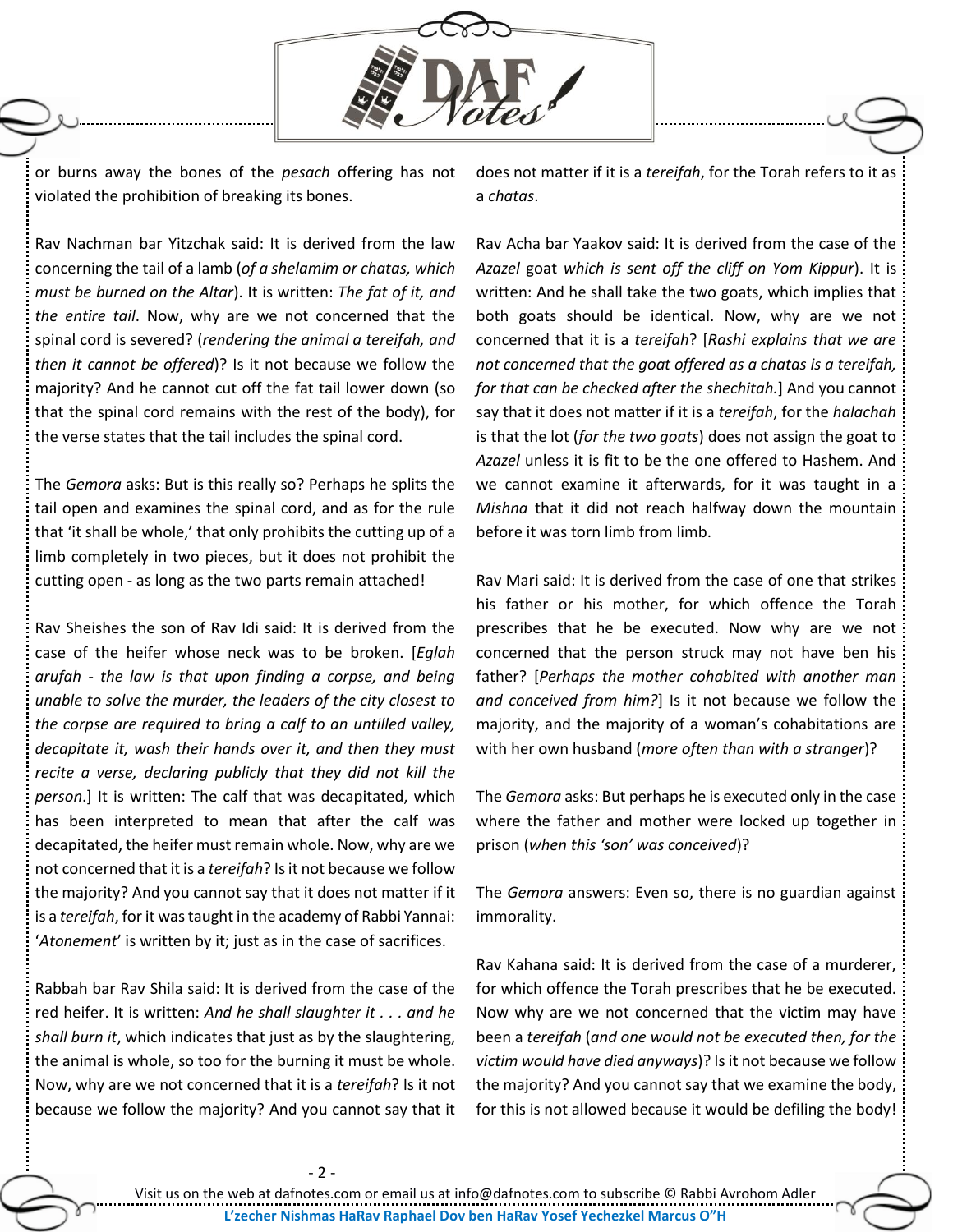

And you cannot say that since a man's life (*the murderer*) is at stake, we should defile the body, for even so (*it will not be a clear proof*), there is always the possibility that there was a wound in the victim in the exact place where the sword penetrated.

Ravina said: It is derived from the law concerning witnesses who are found to be *zomemim* (*when witnesses offer testimony and other witnesses refute them claiming that the first set of witnesses could not possible testify regarding the alleged crime since they were together with them at a different location at the precise time that they claimed to witness the crime somewhere else; the Torah teaches us that we believe the second pair in this instance; the first witnesses are called "eidim zomemim" -- "scheming witnesses," and they receive the exact punishment that they endeavored to have meted out to the one they accused*), in connection with whom the Torah says: *Then you shall do to him as he had conspired to do to his brother*. Now why are we not concerned that the person against whom they testified is a *tereifah* (*and they would not be executed then, for testifying against a tereifah has the same halachah as murdering a terifah*)? Is it not because we follow the majority? And you cannot say that we examine the accused murderer (*after his death to see if he was a tereifah*), for it has been taught in a *braisa*: If the defendant was not executed, the *zomemin* witnesses are executed; if, however, the defendant was executed, they are not executed.

Rav Ashi said: It is derived from the law of *shechitah* itself, for the Torah says: Slaughter and then eat. Now why are we not concerned that there was a hole (*in the esophagus*) in the exact place where It was cut through? Is it not because we follow the majority?

Rav Ashi said: I related this argument to Rav Kahana, and others say that it was Rav Kahana who related it to Rav Shimi, and he said to him: Perhaps the law is that wherever it is possible (*to ascertain the facts and avoid relying on the majority*) we must do so; but only where it is impossible (*to* 

ascertain the facts and avoid relying on the majority – like by *the case of shechitah*), we follow the majority? For if you do not accept this reasoning, then the question can be asked: According to Rabbi Meir, who is of the opinion that we are concerned for the minority, should it be the law that meat cannot be eaten? And you cannot reply that this indeed was the case, for it will not explain how the *pesach* offering or other *kodashim* may be eaten (*where the Torah specifically permits its consumption*). It must be concluded that (*according to R' Meir*) wherever it is possible (*to ascertain the facts and avoid relying on the majority*) we must do so; but only where it is impossible (*to ascertain the facts and avoid relying on the majority*), we follow the majority; so too according to those who disagree with Rabbi Meir, wherever it is possible (*to ascertain the facts and avoid relying on the majority*) we must do so; but only where it is impossible (*to ascertain the facts and avoid relying on the majority*), we follow the majority.  $(11a - 12a)$ 

#### **INSIGHTS TO THE DAF**

## *The Lots for the Goats*

The *halachah* that that the lot (*for the two goats*) does not assign the goat to *Azazel* unless it is fit to be the one offered to Hashem can be explained in two ways. Either, that it is a law in the assigning of the lot - to be regarded as a proper lot - they both have to be fit for the *chatas* which will be offered to Hashem - if one is found to be a *tereifah*, it is a deficient lot; or perhaps there is an inherent law that the goat being sent to *Azazel* must be fit to be offered as the *chatas* for Hashem; a *tereifah* is therefore disqualified from being the goat sent to *Azazel*, and that is why it is not considered a lot.

Rav Elchanan Wasserman in Koveitz Heoros says that a practical difference between the two explanations is if it became a *tereifah* after the lot. According to the first explanation it is valid because at the time of the lot it was not a *tereifah*. According to the second understanding, it is still